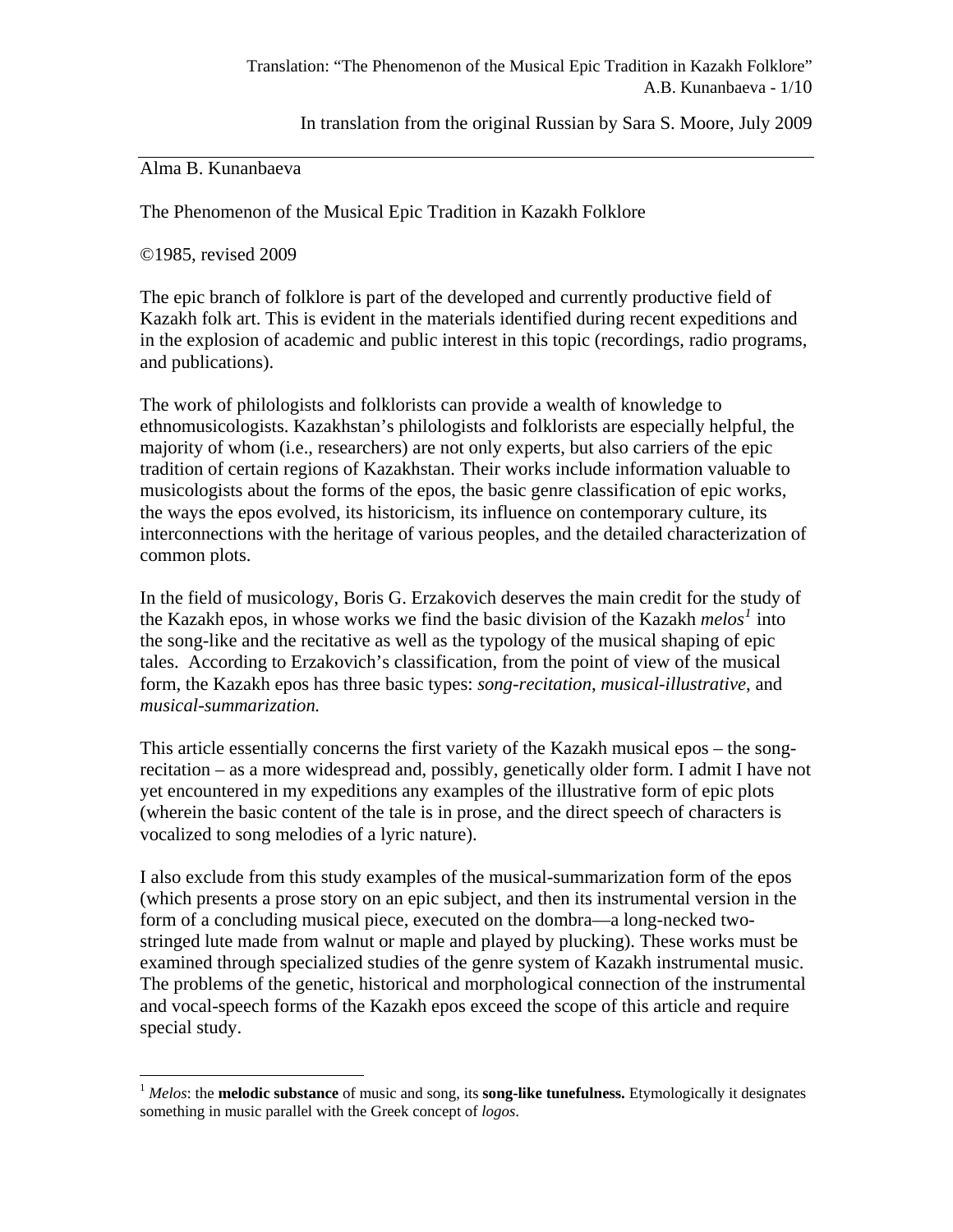Taking into account the enormous extent of the territory populated by Kazakhs and the insufficient academic understanding of the folklore of the different regions of Kazakhstan as a whole, and from the point of view of the epos in particular, it is premature to speak about a certain unitary style or an epic Kazakh "dialect." Questions of the musical stylistic dialectology of Kazakhstan require the collection of factual material in considerably more detail.

However, even at the present level of academic understanding of the material it is possible to designate several regions of Kazakhstan where the vibrant presence of the epic tradition has caught the attention of researchers. It is between these regional traditions that researchers see structural and functional similarities which go beyond the limits of musical stylistic characteristics and which make it possible to unite them along a whole series of parameters into a unitary Kazakh epic tradition genre.

The Russian scholarship set the precedent and deserves enormous credit in pointing out the significance of the "folkloric tradition" concept, and advancing its documentation and study as an independent category. These scholars understood that the concept does not coincide with administrative divisions, and rather should be based on the study of the concrete musical practice of a people, closely related with its ethnic history.

In such cases in musical ethnography the discussion concerns the so-called "local" (dialectical) traditions which are connected with a specific musical style, have a set of stylistic characteristics that are idiosyncratic for each case, and sufficiently differentiated from adjacent (intra-ethnos) folklore traditions. In this sense, the ethnogeographical principle is foregrounded against the entire variety of inter-dialectical connections and internal laws governing their formation.

Recognizing the relevance of this perspective in contemporary folkloric studies, I consider it timely to raise a question about the qualitative nature of folklore traditions which has, as with folklore in general, a dominant characteristic of syncretisticality, $2<sup>2</sup>$  $2<sup>2</sup>$ which comes out as a primordial, inherent, integral attribute of a genre.

The specific goal of this article is the description of the phenomenon of the "Kazakh epic" tradition," taken in its integrity as a model of the world of the epic system. One must bear in mind that the Kazakh epic tradition appears as a result of complex interrelations between a number of basic components, such as:

- 1. The system of epic genres;
- 2. The motivation of the epic tradition (this tradition's function, goal, or direction, i.e., purposefulness)
- 3. The epic audience;

<u>.</u>

<span id="page-1-0"></span><sup>2</sup> *Syncretisticality*: From *syncretic*. A quality of fusing the substances of elements that are now usually differentiated (in modern times) but which may have been interrelated and indissoluble (in ancient times). *Primitive syncretism* is the theory of Alexander N. Veselovsky (1838-1906) that all arts come from a primary (i.e., primordial, prehistoric), indivisible form (see his *Historical Poetics,* 1940). {Tr.}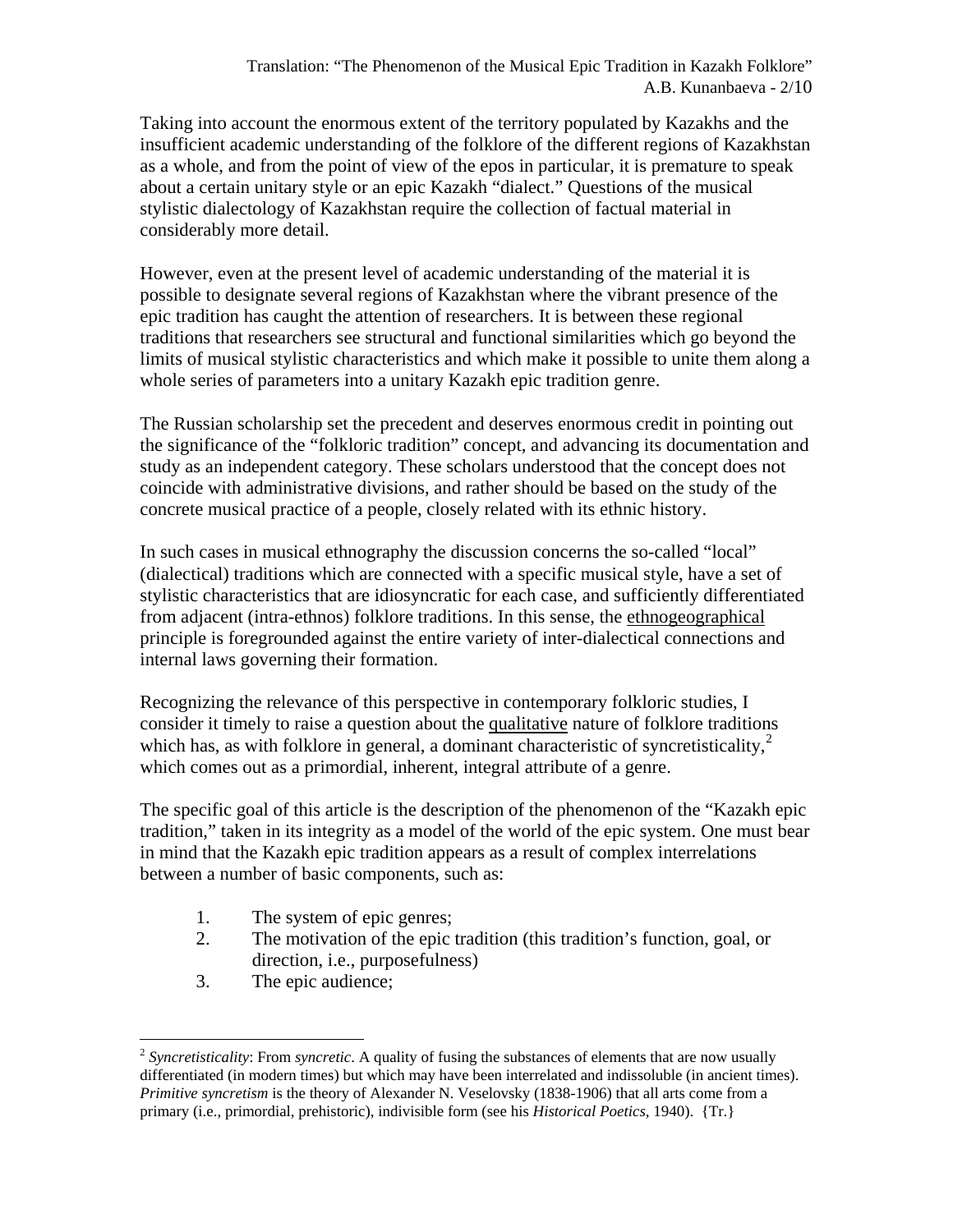4. Storytelling<sup>[3](#page-2-0)</sup> school, i.e., mechanisms of retention and reproduction of tradition and the issue of maintaining storytelling schools to professionalize the work of carrying tradition;

5. The personality of the epic "singer-of-tales" (hereafter, storyteller);

6. Epic *intonatsiia* – the intrinsic peculiarity in terms of musicality, style,

form and articulation of the performance (hereafter, intonation);<sup>[4](#page-2-1)</sup>

7. The musical epic mentality.

# **1. The system of epic genres.**

Performance of epic tales about heroes is at the center of the epic tradition. Included in this tradition are the heroic legends which are both enormous in length and known to the entire Turkic language world, as well as the legends which may be limited in their geographic spread to the area occupied by one clan. Frequently these legends are included in the extensive cycles of clan genealogies, which carefully transmit the clan history from generation to generation. These are the predominantly topical-narrative works, saturated with concrete events and abounding with names of legendary personalities, which often have historical prototypes. Usually the study of the epos is limited to the study of precisely this field of traditional epic art. Undoubtedly, this approach is justifiable. But while a philologist-folklorist may see the justification for this limitation of approach to be self-evident, it is insufficient from an ethnomusicological point of view.

The fact is that around the performed stories and legends, there is a cluster of epic genres, as though around a unitary stem: but, strictly speaking, these genres do not resemble the epos in the mind of scholars, as they are not long narratives. Among these genres are the *terme*, *tolgau*, *osiet* (*naqyl soz*), *arnau, khat* and others. In essence, these are brief, plotless songs of edification, philosophical essays about life and death, as well as about place and the role of the human being, and also letter-messages, dedications, and admonitions. Also belonging to the genre subgroups inside the epic tradition are *bastauen* ("song-beginnings"), which usually precede the performance of lengthy legends, in which the storyteller (*zhyrau* or *zhyrshi*) invokes inspiration, and turns to the audience with an enumeration of the legends he or she knows. In the system of epic genres, ritual "genre doubles"<sup>[5](#page-2-2)</sup> occupy an important place. These doubles are brought to life through the social role of the storyteller (more details about this later), for example, the songs of

<span id="page-2-0"></span> 3 Here storyteller means *skazitel'*: an itinerant poet and singer who perpetuates the oral traditions of a family or village– according to Albert B. Lord, **the singer of tales**. {Tr.} 4

<span id="page-2-1"></span><sup>&</sup>lt;sup>4</sup> Here, *intonation* does not imply the technical quality of performance (i.e., false or in tune) but rather the quality of the musical content. It refers to 'thought-intonatsiia,' as Boris Asafiev (1884-1949) termed it. *Intonatsiia* exists in human social consciousness. Human thought, in order to become expressed in sound, becomes *intonatsia*, i.e., is intoned. Consequently the process of intoning is a process of disclosure of the human consciousness in specific forms of musical art. Intoning is an activity of the human intellect, the distinctive 'figural-intonational' form of human thinking. Only the human being intones. (See: Izaly Zemtsovsky, "An Attempt at a Synthetic Paradigm," in *Ethnomusicology*, v. 41 [1997], No. 2, 190-192. Also see Barbara Krader, "Recent Achievements in Soviet Ethnomusicology with Remarks on Russian Terminology," Yearbook for Traditional Music, vol. 22 [1990], 9.)

<span id="page-2-2"></span><sup>&</sup>lt;sup>5</sup> See the article by A. Kunanbaeva "'Genre Doubles' as a Universal Characteristic of Traditional Culture" (2002).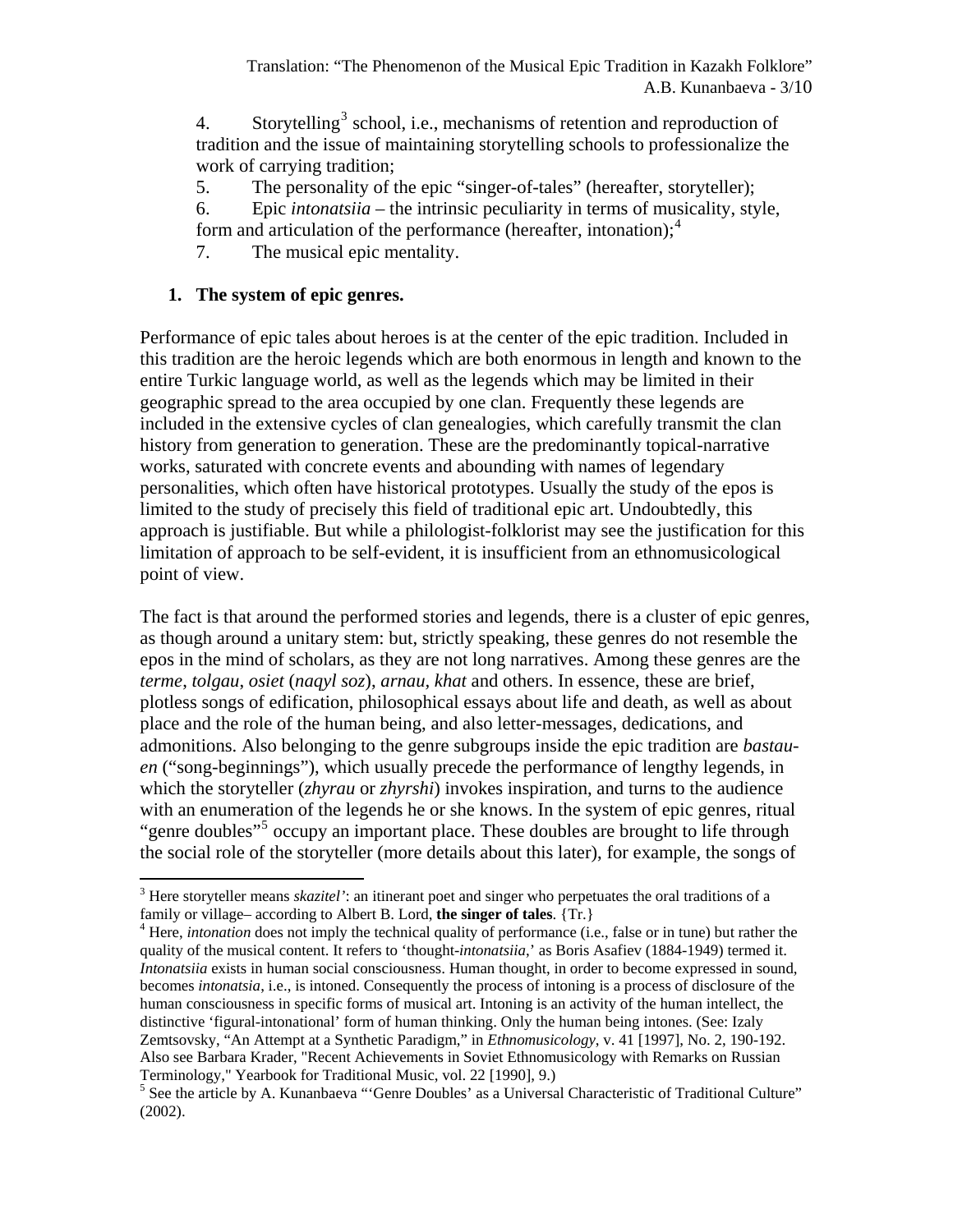the wedding and funeral cycles, such as *toi bastar*, *betashar* (the unveiling of the bride's face), as well as *konil aitu* and *konil kos* (songs of comfort, mourning, lamentation and condolence). The genres of epic tradition include works also dedicated to the significant events of the present, the way a newspaper chronicle serves us today, illustrating people's understanding of then-present day processes, and their judgments about them.

Of course this type of content does not exclusively belong to the system of epics. In the end, all manifestations of the artistic consciousness of a people are reduced to the modeling of the totality of world creation, and the determination of the position of the human being within it.

# **2. The motivation of the epic tradition.**

One of the factors uniting the abovementioned genres into a system is their functional use, i.e., their *purposefulness*. Though there is an apparent syncretism of functions inherent in any work of folklore, it cannot serve to unambiguously determine the purpose of the performance of a particular song. At the same time genres could have aesthetic, sacred, communicative, informative or other possible functions. The integrity of any genre system is, in my opinion, achieved primarily by the dominance of one function above all the functions present. The epic tradition has a dominant function as a teacher of ethics, being openly didactic, with a kind of sermonizing pathos and high ethical tension.

The entire system of epic genres first of all regulates the personality's social relations, intertwining a private life with the universal river of eternity, concentrating in each separate present moment the entire past and future. Altogether, systemized epic genres present a moral code, concretely defining the entire ethical value system of an ethnos. Historical conditions up to the very beginning of the  $20<sup>th</sup>$  century caused the protection of the integrity of territory, language, and culture to remain topical. Together with an increase in ethnic self-awareness, this determined the domination of the socializing function of art, which was best suited to carry out the kind of structured genre system of the epos.

In order to protect the ethnos' present and future interests, the emerging new generation had to master the vital knowledge about a people's past: it was a requirement of life itself. Only the epic branch of Kazakh folk art, having accrued within itself many centuries of Kazakh historical experience, could carry out this role, and only the epic tradition preserved the flexible mechanism for the transfer of this experience.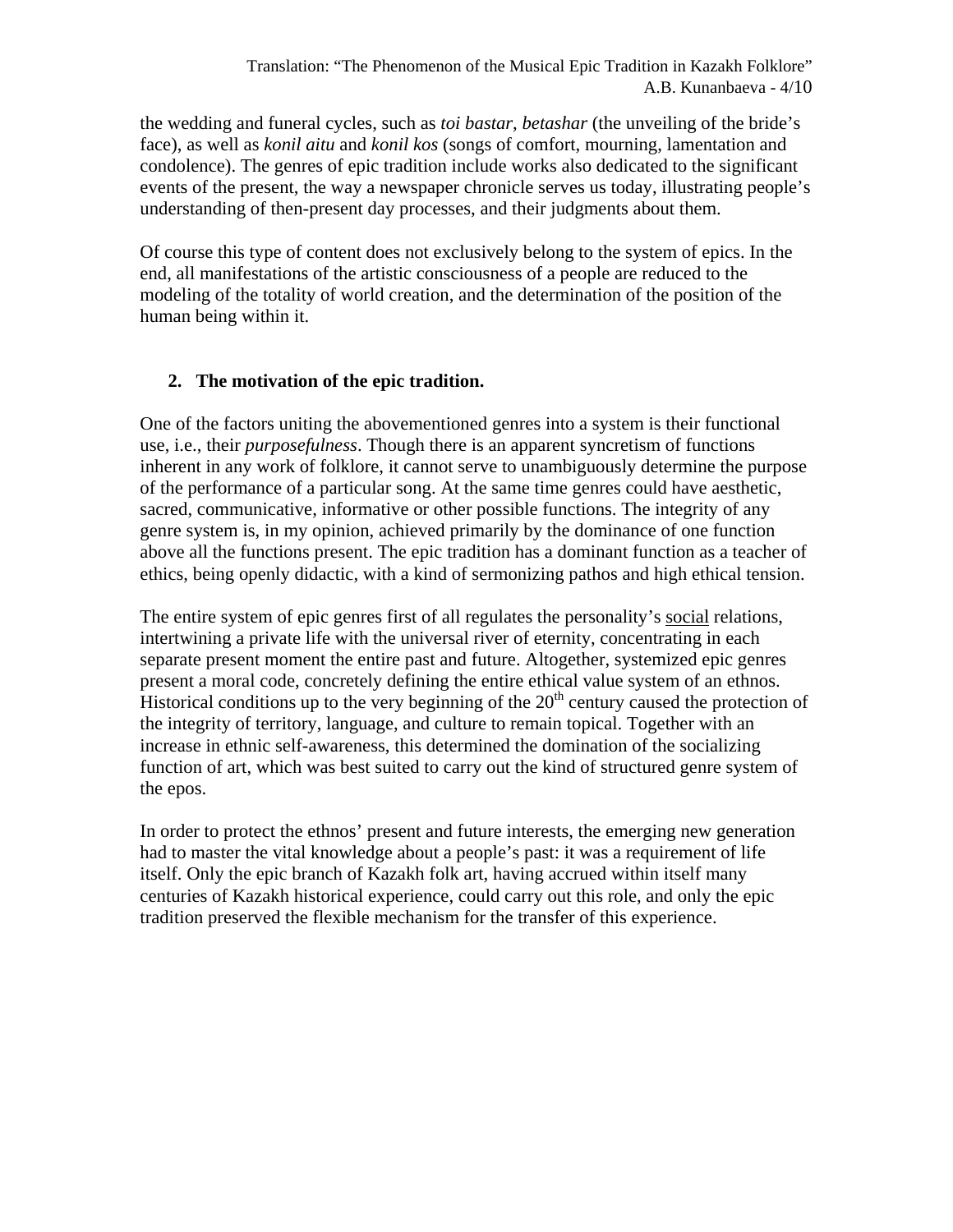#### **3. The epic audience.**

The way epic tradition clearly is directed at live listeners assumes the presence of an active audience, which rightfully can be called the "epic audience."<sup>[6](#page-4-0)</sup> Coming out as the collective censor, the epic audience is located in an effective "dialogue" with the epic singer, and through him or her also with the entire world of the epos. The epic tradition can only function fully when it occurs in the epic milieu which developed within a system of accepted values. This milieu forms the tradition through the milieu's entire world view system, and generates powerful evolutionary impulses. The epic audience, realizing the epic tradition's potential, produces new generations of storytellers, thus preserving a means of succession in the transfer of the positive experience of history. At those historical moments unfavorable for the stable reproduction of the epic tradition, it is precisely the epic audience which becomes the passive keeper of tradition, fixing its basic parameters in memory. Thus, in the difficult times that came during and after World War II, when the natural life of tradition was disrupted, the epic audience really contributed to the revival of epic tradition in the Kyzylorda (formerly Kzyl-Ordinsky) region, where in recent decades the tradition remains vibrant.

## **4. Storytelling school.**

<u>.</u>

One of the necessary conditions for the natural existence of epic tradition is a highly developed professionalization of practitioners of oral tradition, which preserves the mechanism of the tradition's transfer and reproduction. This professionalization takes the form of a traditional method of instruction and training within the framework of specific schools for storytellers using a teacher-student (or teacher-learner) system. Though schools of storytelling appear at first glance to be spontaneous, they represent durable and ancient traditions of learning and instruction. One of the most common types of school is that of the storytelling family dynasties, where one becomes familiar with the storytelling craft from the earliest years, at first passively, as a background fact of life. This stage of living traditions is identical for all people. Then, when the student is ready to try to reproduce a traditional performance, in the process of actively mastering storytelling practice and philosophy (a stage that takes place within the framework of either a formal, traditional school, or virtual, subconscious "school," where the student does not realize he or she is being taught), and later on beginning to appear as a teacher's practical understudy, the student is finally ready to appear independently.

As a result of this kind of professionalization the storyteller's personality is formed: the basic pulsating nerve of a living epic tradition.

<span id="page-4-0"></span><sup>&</sup>lt;sup>6</sup> For more on this aspect of epic storytelling, see Boris Putilov (1919-1997) "Epic *Skazitel'stvo*: Typology and Specificity," 1997, Moscow, in Russian. Many basic characteristics of epic performance were brilliantly studied by B.N. Putilov on the basis of different ethnic traditions, including the Kazakh tradition. See especially the first part of the book "*Skazitel'* and Epic Milieu."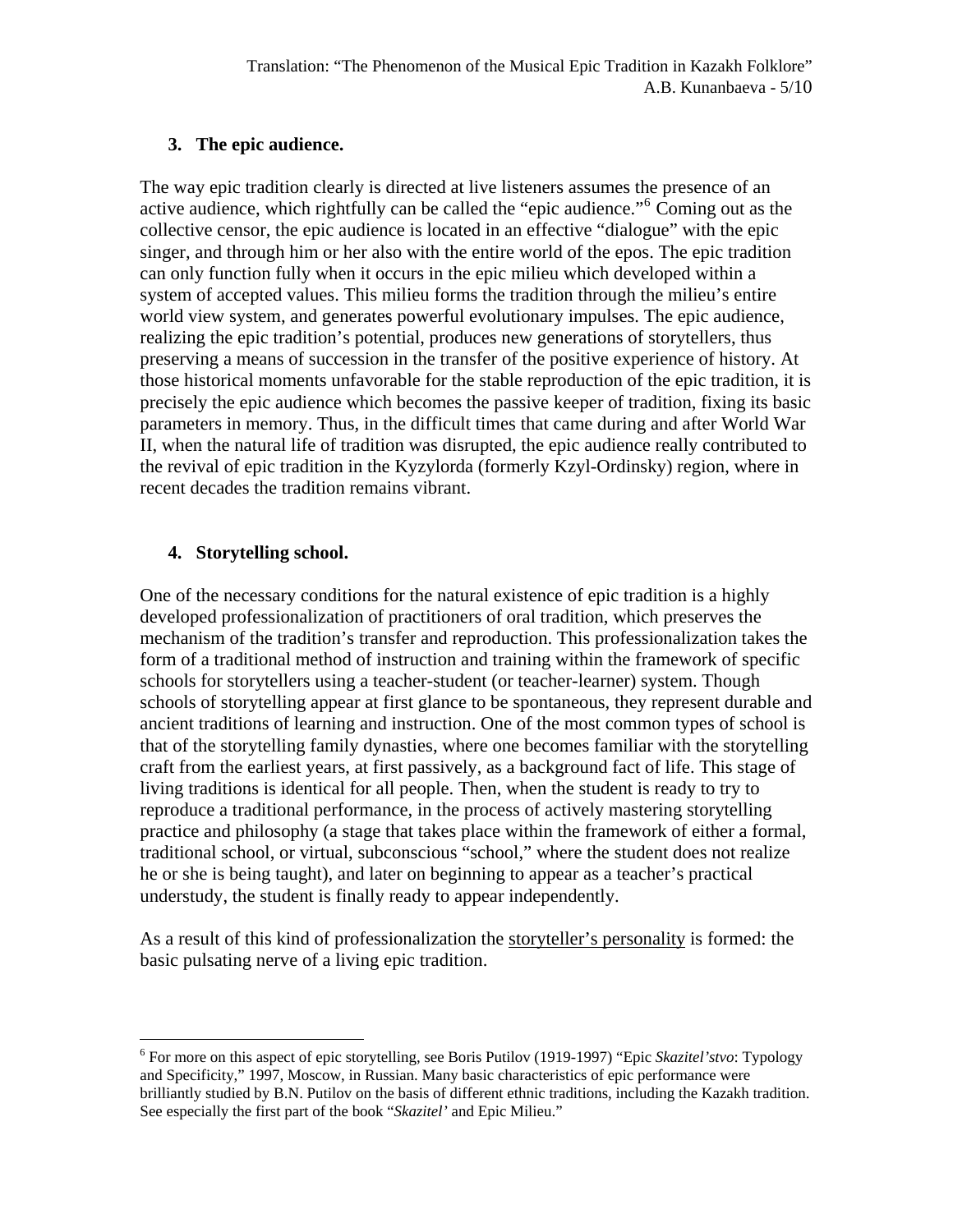## **5. The personality of the epic storyteller.**

The personality of the epic storyteller is a complex socio-psychological matter. The storyteller's actions clearly show the medium's aesthetic needs, the social-ethical standards and values of society, the psychological constants of behavior and other aspects of ethnic self-awareness. Storytellers make these things concrete through their behavior throughout their entire life, and in the process of creation they put them out into the world in the concentrated form of each single act of performance. The storyteller does not see his or herself as someone just "singing songs," but as being called to carry out an important mission. Hence, we see faith in the storyteller's magic gift, coming from the most ancient times. The storyteller understands his or her role as a living carrier and conductor of a system of spiritual values built over centuries, and this understanding is the storyteller's inalienable intellectual property, which superimposes its indelible imprint on all aspects of his or her life.

The storyteller's personality in the moment of performance becomes the dazzling intersection point between the entire enormous universe of the culture of the past (history, philosophy, folk ethics and aesthetics presented in the system of epic genres) and the goal-oriented future that is taking shape. This intersection occurs in an active dialogue with the epic audience, which at that given moment is embodying the present of the culture. The epic singer creates the entire epic world in sound by the very act of musicmaking, thus structuring the listeners' own life in their consciousness. This performance gives the listener greater understanding of his or her own personal life, activating the conscious perception of life, connecting the concrete person's single life to the whole self-awareness of a people.

The epic world does not consist of separate works, nor does it consist of just epic plots. The epic world sucks the listener into the rhythm of life itself being created and unfurled. Specifically, from these positions, on the assertion of the storyteller, the life of the human spirit is measured by the totality of the moments of empathy between the listeners and the storyteller. Time spent otherwise, not listening to epics, consists of the mortal existence of the body, living by memory. Hence, it becomes clear that there is need for a constant renewal of this dialogue, regardless of the fact that the dialogue's text is thoroughly known to all participants.

# **6. Epic intonation.**

The *markedness—*the specific recognizable sound pattern—of epic intonation, its intense and elevated singing [literally—*intoning*], helps the storyteller fulfill his or her basic and crucial meditative function.

The very manner of epic singing at its root differs from song singing. Most importantly, it differs in its evident unusualness and specificity. The ancient nature of this manner of epic rendering can be seen by its comparability with the timbre of the *qobyz*, a shamanic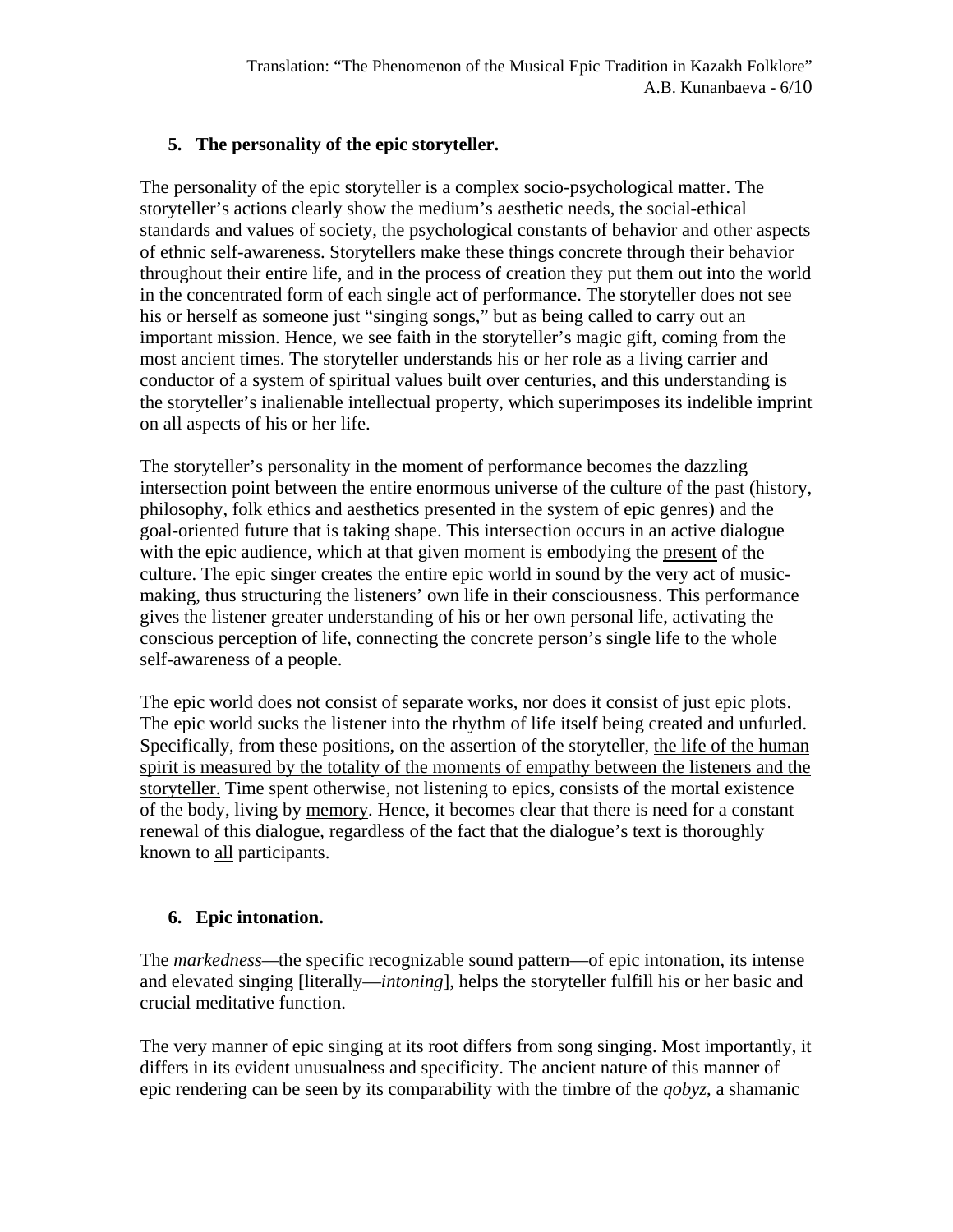musical instrument. There have been some very interesting attempts at imitating the practitioners of this ancient magical instrumental timbre coloring, which are successful when done in a state of ecstatic enthusiasm. Let us add to this the existence in folk aesthetics of the special characteristics of the storyteller's manner (for instance, the term *dauysynyng qongyrauy bar* meaning "in its voice are special timbre overtones," where *qonyrau* means "small bell"). Thus, storytellers all through the Kyzylorda region have the melody in their repertoire called "Tasbergennin Mangramasy," used with different lyrics. The melody's author (the once-famous storyteller Tasbergen) possessed so powerful and uncommon a voice, that, it is said, as many as three hundred riders came from as far away as thirty kilometers from three directions just to hear him clear his throat before his performance. This melody, according to legend, was like the "mangrau" – the roar and lowing of animals.

To this day the Kazakh people put their faith in the magic gift of the storyteller, consisting not only of the ability to remember the many lines, but also in the huge emotional impact of epic intonation. During field work I repeatedly recorded such expressions as, for example, *arqasy bar*: "behind him (behind his back) one senses the patron spirit," and *arqasy kozyp ketti*: "[his/her] spine was set on fire (was in a state of ecstasy)." The storyteller was so powerfully carried by creative inspiration that he did not even pay attention to the need for a break when we had to change the recording tape, continuing to sing for nobody, as though performing before an imaginary audience. It is natural that the psycho-physiological state of the storyteller, conditioned chiefly by the social function of legend, is imprinted on all his musical expressions.

The intonation of the storyteller is far from the notorious "epic calmness," understood as a firmly impersonal demeanor. The storyteller, quite the opposite, has a dramatically saturated, expressive, oratory kind of speech. The information the storyteller brings to the listener is deduced not only from the text, or from the verbal level. Like any orator, the storyteller employs all means of action accessible to him or her. The verbal text gives the account of the event and subject, its value, its teachings about how to act, or even about a way of life. The melody transmits the storyteller's persuasiveness, a spirited assertion of truth, and the emotional reinforcement of the performance's outcome (right up to a kind of spell-bound state: a hypnotic state, in a sense). In other words, the meaning brought by the musical intonation here is not, and cannot be reduced to the verbal meaning alone. The musical epic intonation, inseparable from the word, has an independent goal. While the word gives the sense and meaning of narration, the performer's manner gives the *musical text* [as if the melody tells a story parallel to the narrative story] and the entire context of the genre, i.e., the essence of epic intonation.

#### **7. The musical epic mentality.**

Epic intonation as a phenomenon does not just refer to the epic manner of singing. The complex phenomenon of epic intonation also includes the specific method of organizing the sonic material, structurally expressed in this triad: beginning, recitative, and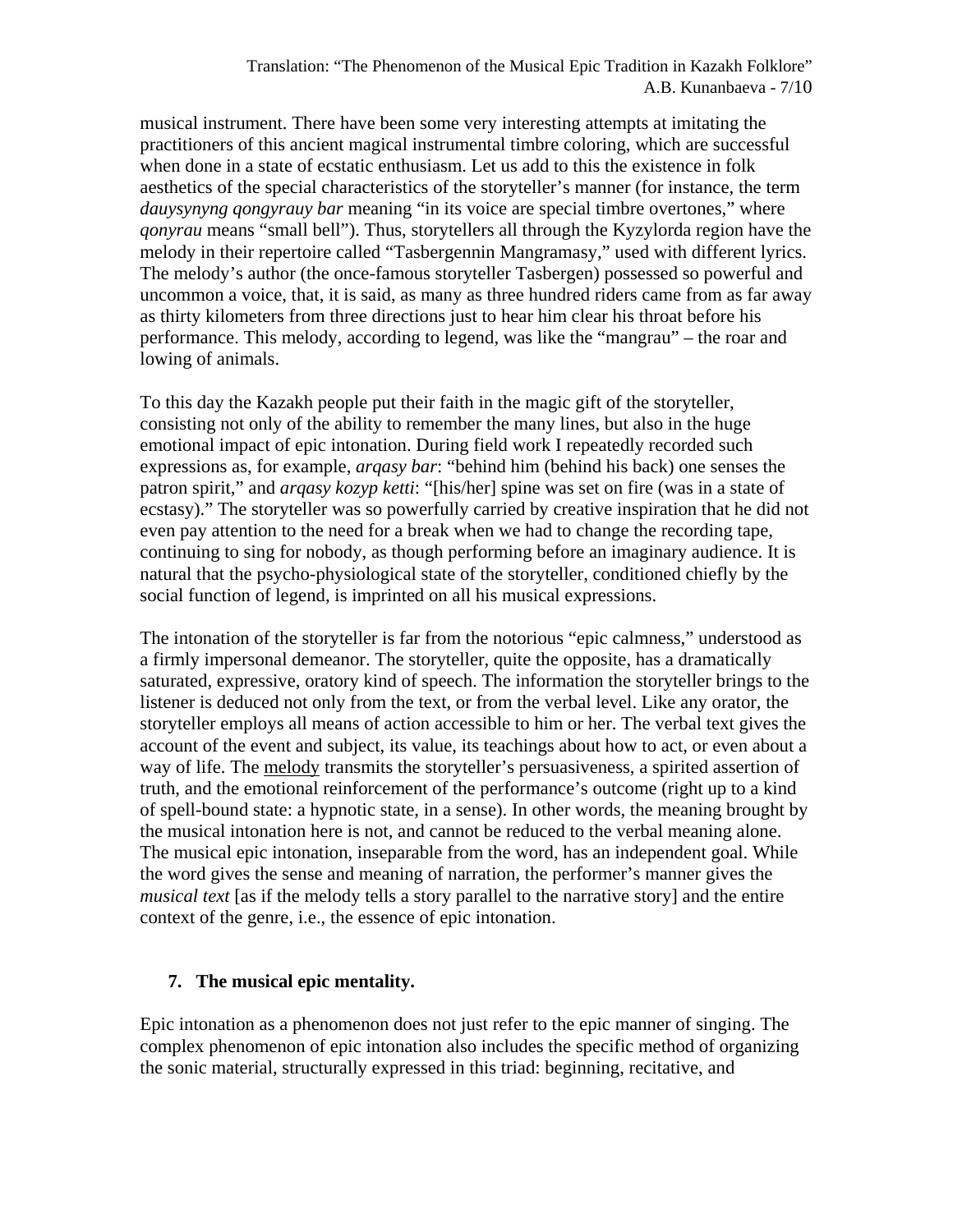conclusion. In this crystallized form,<sup>[7](#page-7-0)</sup> the beginning draws the listener's attention, and gives the necessary acceleration before starting the recitation of text, being sung in a prolonged sound, in the storyteller's upper vocal range. The central component of the triad is its formula of sharp clichéd rhythmic intonation, striving for multiple repetitions. The tendency is toward infinite build-up, disrupted by the "unexpected" deceleration in the last verse of the "tirade,"[8](#page-7-1) which leads to the final, full stop in the conclusion. The central and final divisions of the epic are respectively named using the accepted folk terminology *uzyn sonar*: "long pursuit, hunting," and *kayyrma*: "turning." These terms fully correspond to the relationship between the central and final sections. The audience receives the prolonged notes, the jubilation<sup>[9](#page-7-2)</sup> with the change of tempo and texture—in complete contradiction with the spoken [syllabic] pulsation—as the long-awaited conclusion, the purpose of the previous tension-building process.

Kazakh epic works were always performed with the instrumental accompaniment of the dombra, and this was reflected in the unique type of musical mentality in the epic tradition—a mentality which is not that of a song, by its nature. In the song tradition the instrument plays the accompaniment which frequently goes into unison with the melody; in epic intonation the instrument's value is somewhat different. The epic musical thought process does not operate with a separate melody, but a single, integrated set of vocal, muscular-motor and timbral components. The fact that a storyteller cannot recite the text of a story without the aid of an instrument, repeatedly noted by researchers, reveals the syncretic nature of the epic musical mentality, closely connected to ancient, primordial syncretism. $10$ 

Just to enumerate the components of the epic tradition's system for the purpose of this article reveals the incredible complexity of their interrelations within the system. However, the present day reality of the tradition is even more complicated. In each separate region the epic system influences the instrumental, song and ritual traditions of the locality, and these traditions in return influence the epic system. In practice, the epic tradition exists in complex symbiosis with the local style of a region, within the framework of certain storytelling schools, and in a particular storyteller's expression. At each level the tradition acquires its own specific profile and demonstrates a striking variety of incarnations.

It should be noted that not one of the components of system individually, by itself, can be a sure indicator that an epic tradition is alive and vibrant.

 $\overline{a}$ 

<span id="page-7-0"></span> $<sup>7</sup>$  The form is crystallized in the sense of the structure being standardized, stabilized, made canonical, as in</sup> the formation of a mold from which future pieces of art will be made. {Tr.} 8

<span id="page-7-1"></span>The prosodic term "tirade" (*tirada*) here describes the original and most ancient form of epic composition: a verse form in which an indefinite numbers of lines are joined by a single rhyme pattern and marked by a relatively complete poetic meaning (as one verbal phrase). Epic "tirades," consisting of short verses, are called *zhyr* (the origin of the word *zhyrau* – 'singer of tales').

<span id="page-7-2"></span><sup>&</sup>lt;sup>9</sup> Jubilation here has the sense of the musical passage of vocalization without words, changing from what came previously, typically a passage done uniquely by different storytellers. {Tr.}

<span id="page-7-3"></span><sup>&</sup>lt;sup>10</sup> *Primitive syncretism* is the theory of Alexander N. Veselovsky that all arts come from a primary (i.e., primordial, prehistoric), indivisible form (see his *Historical Poetics,* 1940*)* {Tr.}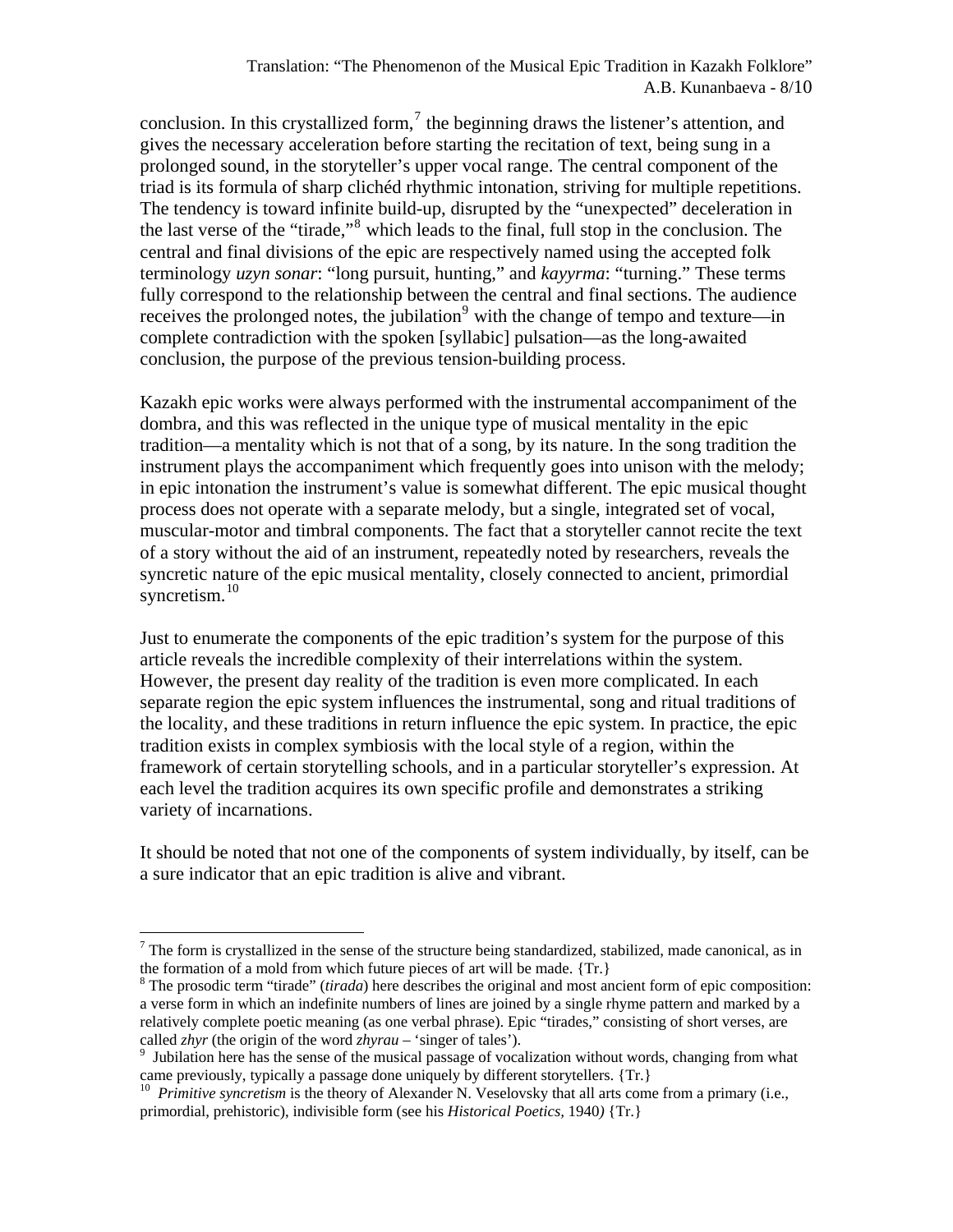For instance, in no way is the knowledge of a separate poetic text removed from the general context of the system of epic genres (which sometimes happens in the course of learning a published text) and performance in the tradition of song-like intoning sufficient to make an assertion about the vibrancy and safe preservation of a tradition, even in the case of the performance of a tradition's longest epic tale.

The musical tune by itself, separated from the other components of the epic system, also cannot serve as a comprehensive indicator of a tradition, since outside the live epic intonation and outside the social context it cannot be taken as the incontrovertible mark of an epic.

Tradition is only organic and fruitful in the presence of the collective action of all its components. Even one of the components of the system falling away leads gradually to its transformation, regeneration or extinction.

The destruction of systemic connections in the field of epic genres removes the basic functional center of tradition, a loss that is in turn perceptible in the manner of music making. For example, the major narrative epic tales have disappeared as they have been converted into short songs, with the admonition to moral behavior coming from the stage [rather than in a traditional community setting]: in other words, putting them before a [drastically] different audience.

The reverse effect can be seen in the changes of intonation caused by imitation of the opera and *estrada*, [11](#page-8-0) and other kinds of modern performance valued in urban culture. This kind of vocal method deprives the epic tradition of the sort of impact which should—by definition—be produced by epic intonation.

This article by no means covers the complexity of the phenomenon of epic tradition. In the analytical process, it is unavoidable that one simplifies and roughens the subject, homogenizing and ignoring the large number of nuanced dialectical connections of tradition with the entire background context of its existence. An adequate reflection of tradition is really only possible within a process of artistic perception and creative reproduction, a process that is beyond the scope of analytical description. Nevertheless, despite the many limitations of our methodology, an attempt at the theoretical understanding and scientific description of the Kazakh epic tradition is necessary and timely, as it represents an important stage in the tradition's own development and selfawareness.

<span id="page-8-0"></span><sup>1</sup> <sup>11</sup> *Estrada*: a kind of small stage entertainment form that is still today extremely popular in Russia, Kazakhstan, and other post-Soviet countries.